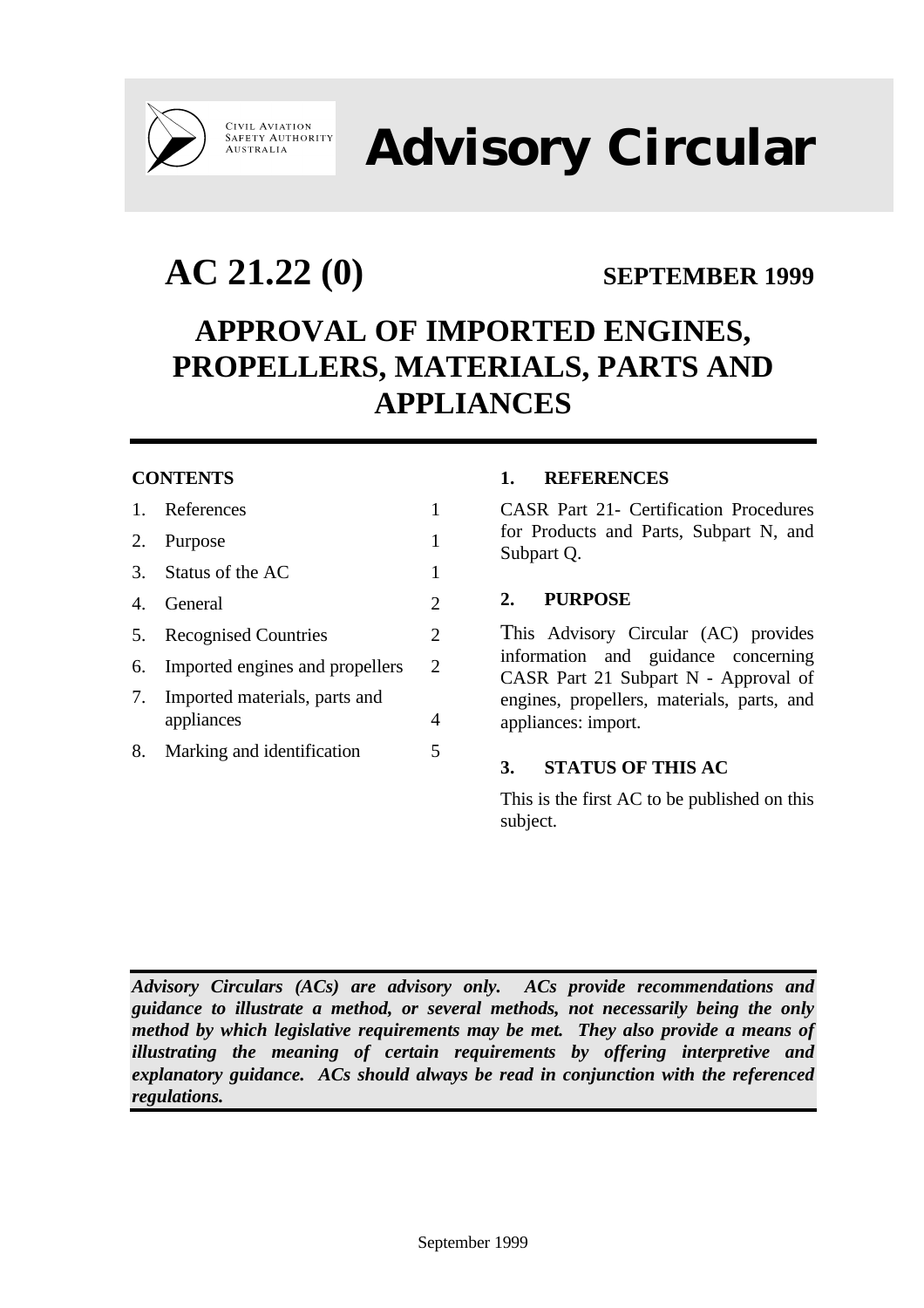### **4. GENERAL**

**4.1** The Authority does not issue Type Certificates (TCs) for imported foreign engines or propellers, nor issue Australian Technical Standard Orders for imported products conforming to Federal Aviation Administration (FAA) Technical Standard Orders, nor any certificates of approval for imported foreign materials, parts and appliances. However where the regulations require that engines, propellers, materials, parts and appliances need approval, CASR Part 21 Subpart N provides mechanisms for the approval of imported items, and these are explained in this AC.

**4.2** CASR Part 21 Subpart N is only concerned with the approval of imported items that comply with design and manufacture airworthiness standards automatically accepted by the Authority or as otherwise negotiated with the Authority.

#### **Important Note: An approval unde**r **CASR Part 21 Subpart N does not confer any approval for installation, which must be addressed separately.**

**4.3** No formal application to the Authority is required for approval of imported engines, propellers, materials, parts and appliances (other than as discussed in sections 6.3 and 7.2). However, in all cases, it is the responsibility of the end user to be satisfied that:

- (a) the product is covered by an airworthiness approval (however described). See CAAP 42W-1[0]) for information on foreign airworthiness certifications acceptable to the Authority; and
- (b) all or any documentation such as TCs, airworthiness approvals, flight or operating manuals, logbooks and maintenance records are retained and made available for examination by the Authority, upon request; or
- (c) the product is approved in accordance with the requirements explained in this AC.

#### **5. RECOGNISED COUNTRIES**

For the purposes of type certification of aircraft and products, the Authority recognises the certificates, however described, issued by the National Airworthiness Authority (NAA) of the countries as follows (ref CASR 21.12):

- (a) the Federal Aviation Administration of the USA;
- (b) Transport Canada;
- (c) the Direction Generale de l'Aviation Civile of France;
- (d) the Civil Aviation Authority of New Zealand;
- (e) the Civil Aviation Authority of the United Kingdom;
- (f) the Rijks Luchtvaart Dienst of the Kingdom of the Netherlands.

#### **6. IMPORTED ENGINES AND PROPELLERS**

#### **6.1 Australian type-certificated engines and propellers manufactured overseas**

**6.1.1** Regulation 21.500(1) addresses the case of an engine or propeller manufactured overseas for which an Australian TC is in force.

**6.1.2** Such an imported engine or propeller is considered as type-certificated if it is:

(a) manufactured by the holder or lessee of an Australian TC;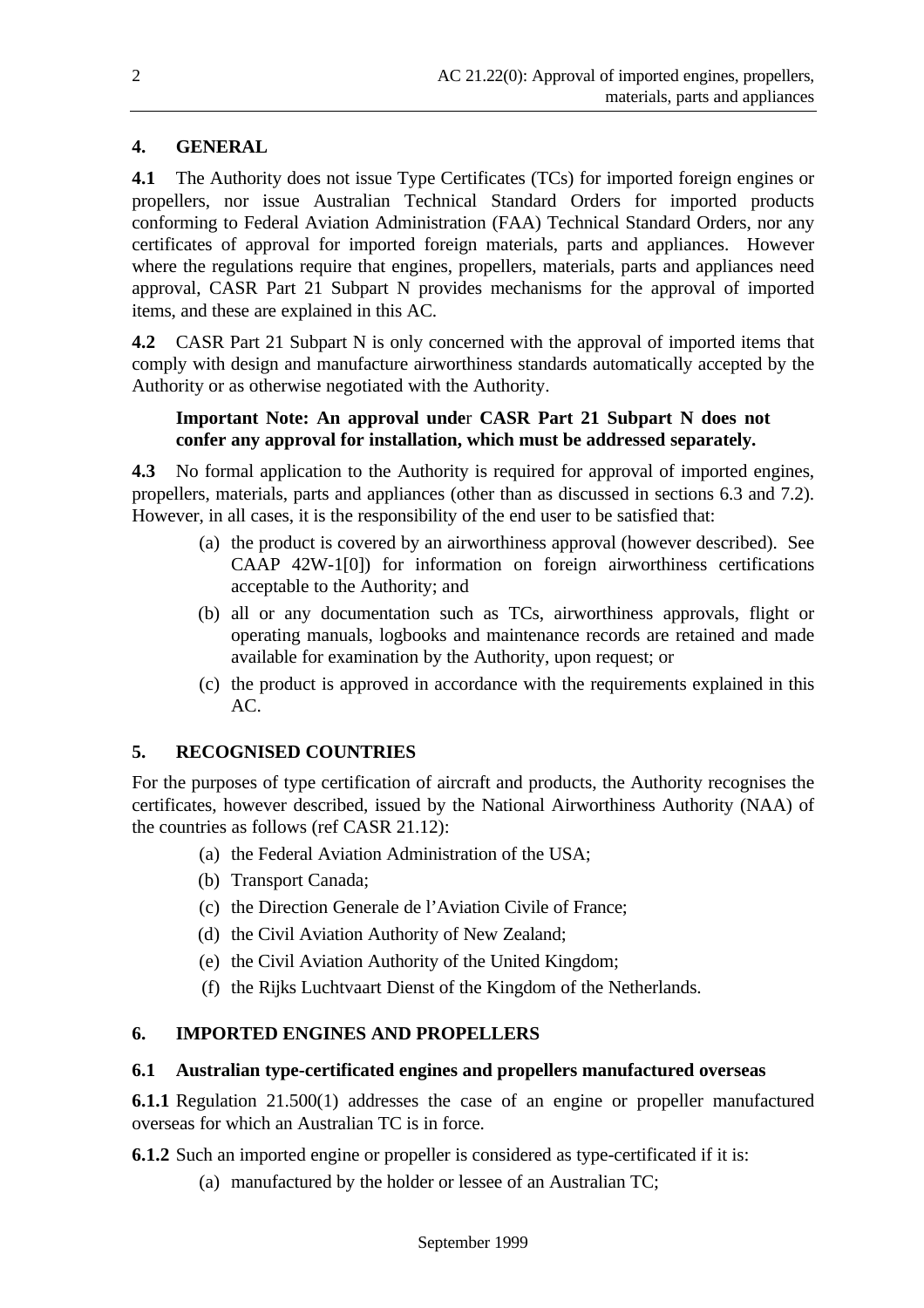- (b) manufactured in a recognised country, or in a foreign country with which Australia has an agreement for the acceptance of those products for export and import (such as a Bilateral Airworthiness Agreement or Memorandum of Understanding); and
- (c) the TC holder or lessee has provided an export airworthiness approval (however described) issued by the country of manufacture certifying that the engine or propeller:
	- (i) conforms to its TC;
	- (ii) is in a condition for safe operation; and
	- (iii) has been subjected to a final operational check.

#### **6.2 Foreign type-certificated engines and propellers manufactured in a recognised country or under an agreement**

**6.2.1** Regulation 21.500(2) addresses two cases of an imported foreign engine or propeller manufactured in a recognised country or a country with which Australia has an agreement for the acceptance of those products for export and import:

- (a) the engine or propeller is type-certificated by the foreign NAA as a standalone product; or
- (b) the engine or propeller has been included in a foreign TC as part of an aircraft that also has an Australian TC or Type Acceptance Certificate (TAC) issued under CASR Part 21 in force, or some other certificate issued under CAR 1988 in force such as a Certificate of Type Approval (CTA), i.e. the engine or propeller is not certificated as a stand-alone product, but as part of the aircraft.

**6.2.2** In both cases of paragraph 6.2.1(a) and (b), an imported engine or propeller is considered as type-certificated if the manufacturer or certificate holder has provided an airworthiness approval (however described) issued by the country of manufacture certifying that the engine or propeller:

- (a) conforms to its TC;
- (b) is in a condition for safe operation; and
- (c) has been subjected to a final operational check.

#### **6.3 Other imported engines or propellers**

**6.3.1** Regulation 21.500A addresses the case of imported engines and propellers that do not meet the criteria of CASR 21.500 (as explained in paragraphs 6.1 and 6.2). These products will be assessed by the Authority on a case by case basis. The applicant should submit a CASA Form No 735 "Type Acceptance Certificate or Type Certificate for Imported Aircraft - Application" to the local CASA Office, stating that this relates to an engine or propeller. A copy of this form may be obtained at CASA Offices listed in AC 11.1 "Advisory Circulars - Guidelines".

**6.3.2** This regulation does not lower the standards inherent in CASR 21.500, but provides for the relatively rare or unusual circumstance where approval of such a product can be made without compromise to the level of safety normally afforded by CASR 21.500. A typical example is a product manufactured in a country for which the provisions of CASR  $21.500(2)(a)(i)$  cannot be satisfied but separate data evaluation and inspection may enable the Authority to determine that use of the product would not be adverse to aviation safety.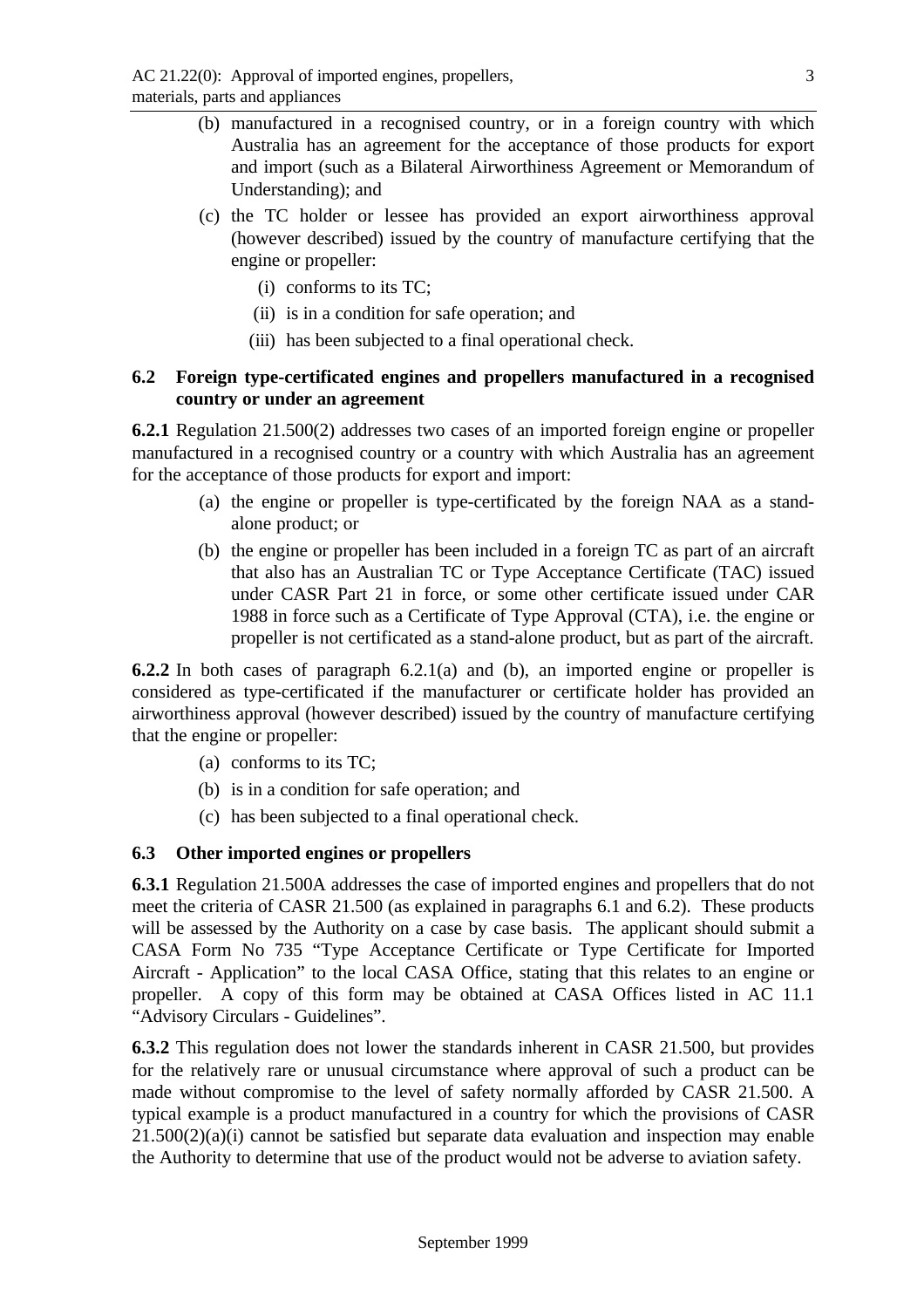**6.3.3** In considering the application, the Authority will assess the data supplied by the applicant in support of the application and will give consideration to:

- (a) the product design standard;
- (b) any statement of compliance with the standard;
- (c) any export airworthiness approval;
- (d) any statement of condition for safe operation; and
- (e) any statement of final operational checks.

**6.3.4** When the Authority is satisfied that approving the product would not be adverse to aviation safety, the applicant will be issued with a letter of approval for the engine or propeller, containing any limitations or conditions found necessary in the interests of safety.

### **7. IMPORTED MATERIALS, PARTS AND APPLIANCES**

#### **7.1 Imported materials, parts and appliances manufactured in a recognised country or under an agreement**

**7.1.1** CASR 21.502 addresses two cases of imported materials, parts and appliances manufactured in a recognised country or a country with which Australia has an agreement for the acceptance of those products for export and import:

- (a) the material, part or appliance is approved as a stand-alone product; or
- (b) the material, part or appliance has been approved as part of an aircraft that has an Australian TC or TAC issued under CASR Part 21 in force, or some other certificate issued under CAR 1988 in force such as a CTA, i.e. the material, part or appliance is not approved or certificated as a stand-alone product, but as part of the aircraft.

**7.1.2** In both cases of paragraph 7.1.1(a) and (b) a material, part or appliance is considered as approved or certificated if the manufacturer or certificate holder has provided an export airworthiness approval (however described) issued by the country of manufacture certifying that the engine or propeller:

- (a) conforms to an aeronautical specification appropriate to the proposed use; and
- (b) is in a condition for safe operation.

#### **7.2 Other imported materials, parts and appliances**

**7.2.1** CASR 21.502A addresses the case of imported materials, parts and appliances that do not meet the criteria of CASR 21.502 (as explained in paragraph 7.1). These products will be assessed by the Authority on a case by case basis. The applicant should submit an application in writing to the local CASA Office.

**7.2.2** This regulation does not lower the standards inherent in CASR 21.502 but provides for the relatively rare or unusual circumstance where approval of such a product can be made without compromise to the level of safety normally afforded by CASR 21.502. A typical example is a product manufactured in a country for which the provisions of CASR  $21.502(1)(a)(i)$  cannot be satisfied, but separate data evaluation and inspection may enable the Authority to determine that use of the product would not be adverse to aviation safety.

**7.2.3** In considering the application, the Authority will assess the data supplied by the applicant in support of the application and will give consideration to:

(a) the product design standard or specification;